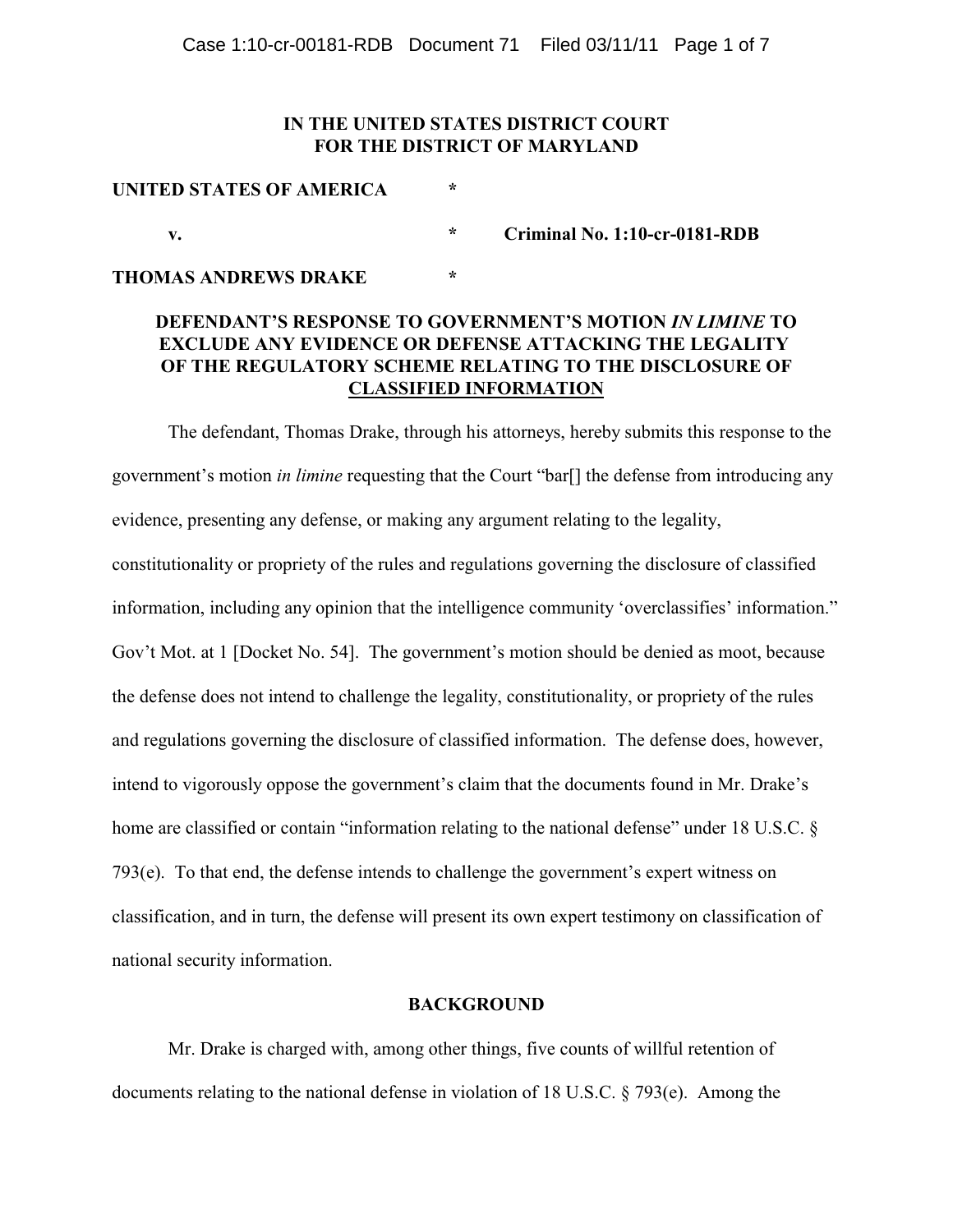primary contested issues at trial will be whether the documents found in Mr. Drake's home are classified and whether they contain "information relating to the national defense" under the Espionage Act. As part of its case, the government intends to introduce the testimony of a classification expert, Ms. Catherine A. Murray, an Original Classification Authority and employee of the National Security Agency (NSA). According to the government's initial summary expert disclosure, Ms. Murray will testify about original classification, Executive Order 13526 and its purposes, the different levels of classification (Top Secret, Secret, and Confidential), the factors that go into a classification decision, classification markings, and the general restrictions on access to classified information. *See* Exhibit A (November 29, 2010 Expert Summary Disclosure). Ms. Murray also will testify that certain documents found in Mr. Drake's home – including the five documents referenced in Counts 1-5 of the Indictment – are classified. *See id.* According to a recently-disclosed supplement to Ms. Murray's summary expert disclosure, she also will testify that the "What a Success" document, which is the subject of Count One, was classified as "SECRET" on the date it was found in Mr. Drake's home through the date of the indictment, April 14, 2010, but it was declassified by NSA three months later, on July 30, 2010, because it no longer required the protection of classification. *See* Exhibit B (March 7, 2011 Supplement to Expert Summary Disclosure).

The defendant will serve his expert witness disclosure on March 16, 2011.

#### **ARGUMENT**

# **I. The Government's Motion Should Be Denied Because the Defense Does Not Intend to Introduce Evidence Attacking the Legality of the Regulatory Scheme Relating to the Disclosure of Classified Information.**

In what appears to be a pre-emptive attack on an anticipated defense argument, the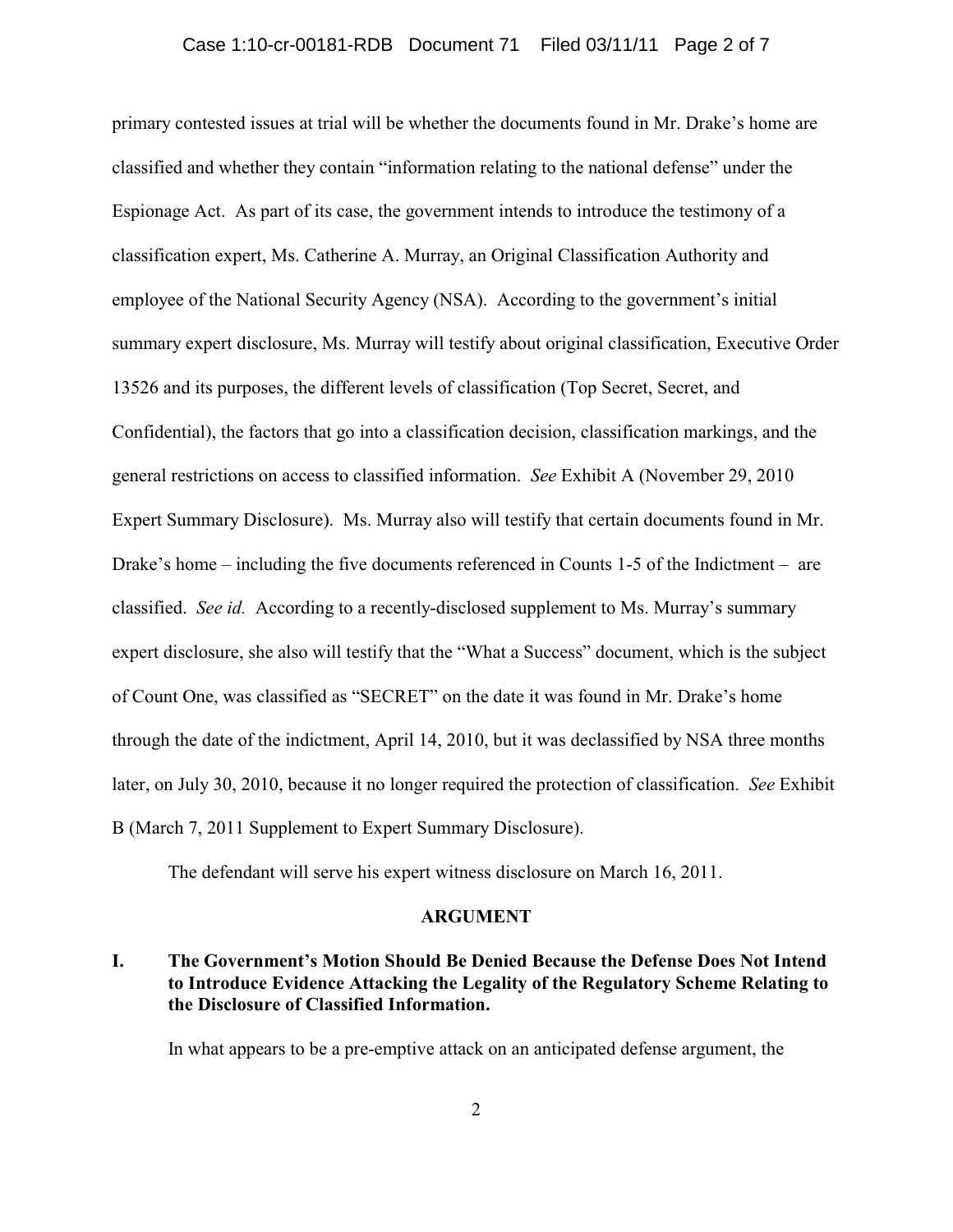government seeks the exclusion of any evidence or argument that challenges the legality, constitutionality, or propriety of the rules and regulations governing the disclosure of classified information. The defendant does not anticipate presenting any such evidence or argument. Therefore, the government's motion *in limine* should be denied as moot.**<sup>1</sup>**

# **II. The Defendant Will Introduce Expert Testimony Regarding Classification of National Security Information.**

At trial, the defense will present evidence that challenges the government's expert witness testimony on classification and the allegedly classified nature of the documents found in Mr. Drake's home. The defense also will present its own expert testimony on the regulatory scheme relating to the classification of national security information. The defense's expert testimony will include, among other things, a discussion of the government's failure to establish that the documents in Mr. Drake's home are classified under the standards of the governing Executive Order or that the documents contain information "relating to the national defense." This expert testimony will both rebut the testimony of the government's classification expert and establish that Mr. Drake is not guilty. $2^2$ 

<sup>&</sup>lt;sup>1</sup> The government asserts that the "rules of NSA are very clear: no one can bring  $\overline{1}$ any documents, whether marked as classified or unclassified, home unless expressly approved and cleared by the appropriate NSA officials." Gov't Mot. at 1. Although this assertion is irrelevant, the defense disputes it. For its part, the government has not produced any evidence to support this claim.

<sup>&</sup>lt;sup>2</sup> The government seeks to bar evidence of an "opinion that the intelligence" community 'overclassifies' information." *See* Gov't Mot. at 1. While it is not entirely clear what the government means by "overclassification," the defense does not intend to introduce such an opinion. The defense does, however, intend to introduce testimony that is directly relevant to this case and to Ms. Murray's expert testimony, which will include a discussion of the appropriate assignment of classification controls under the Executive Order and the consequences and pervasiveness of inappropriately assigning classification controls.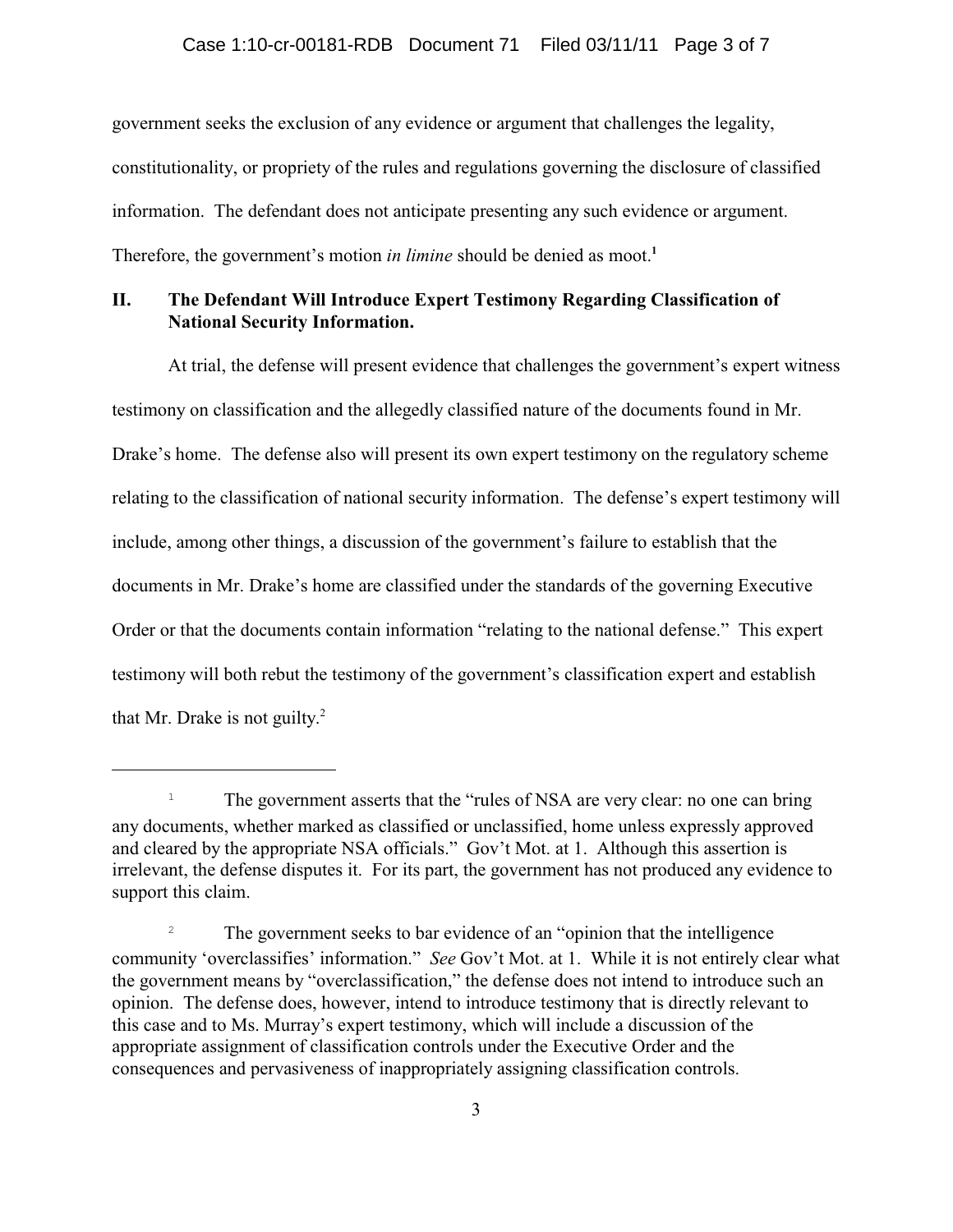The relevance of expert testimony on the classification of national security information is not in dispute. In fact, testimony about the regulatory scheme governing classification of national security information and the appropriate implementation of that scheme is directly relevant to two essential elements of willful retention under 18 U.S.C. § 793(e): that the documents "relat[ed] to national defense" and that they were retained "willfully."

To prove that the documents "relat[ed] to the national defense," the government must establish (i) that the documents were "closely held," *i.e.*, that they had not been made public, *see United States v. Morison,* 844 F.2d 1057, 1071-72  $(4<sup>th</sup> Cir. 1988)$  and (ii) that the documents contained information which, if disclosed, would be potentially damaging to the national defense. *Id.* at 1071.<sup>3</sup> Courts have defined "closely held" as "a government secret[.]" *United States v.* 

It is important to recognize that [national defense information] and classified material may not be coextensive sets. . . . The Executive Branch, pursuant to regulations, may classify material as Confidential, Secret, or Top Secret, and may take appropriate protective measures, such as compartmentation, to help ensure that there is no unauthorized disclosure of information essential to national security. *See* Exec. Order No. 13,292, 68 Fed. Reg. 15,315 (March 25, 2003) amending Exec. Order No. 12,958, 60 Fed. Reg. 19,825 (April 17, 1995) (establishing classification regime). In contrast, [national defense information] is a statutory term that is an element of an Espionage Act violation. To qualify as [national defense information], information must be closely held by the government and potentially damaging to national security if disclosed. . . . Thus, where, as here, the indictment alleges unauthorized receipt and disclosure [or retention] of [national defense information], the government must prove beyond a reasonable doubt that the material involved was [such information]. It is possible, therefore, that the set of classified material may not be coextensive with the set of [national defense information]. In other words, not all material the Executive Branch classifies is, *ipso facto*, [national defense information under 18 U.S.C. § 793]; the government must prove beyond a reasonable doubt that it is [national defense information]. While classified status may be probative of [whether

<sup>&</sup>lt;sup>3</sup> To be sure, for the government to prove that documents relate to the national defense under 18 U.S.C. § 793(e), it must do more than merely show that those documents were classified. *See United States v. Rosen*, 487 F. Supp. 2d 703, 705 n.1 (E.D. Va. 2007):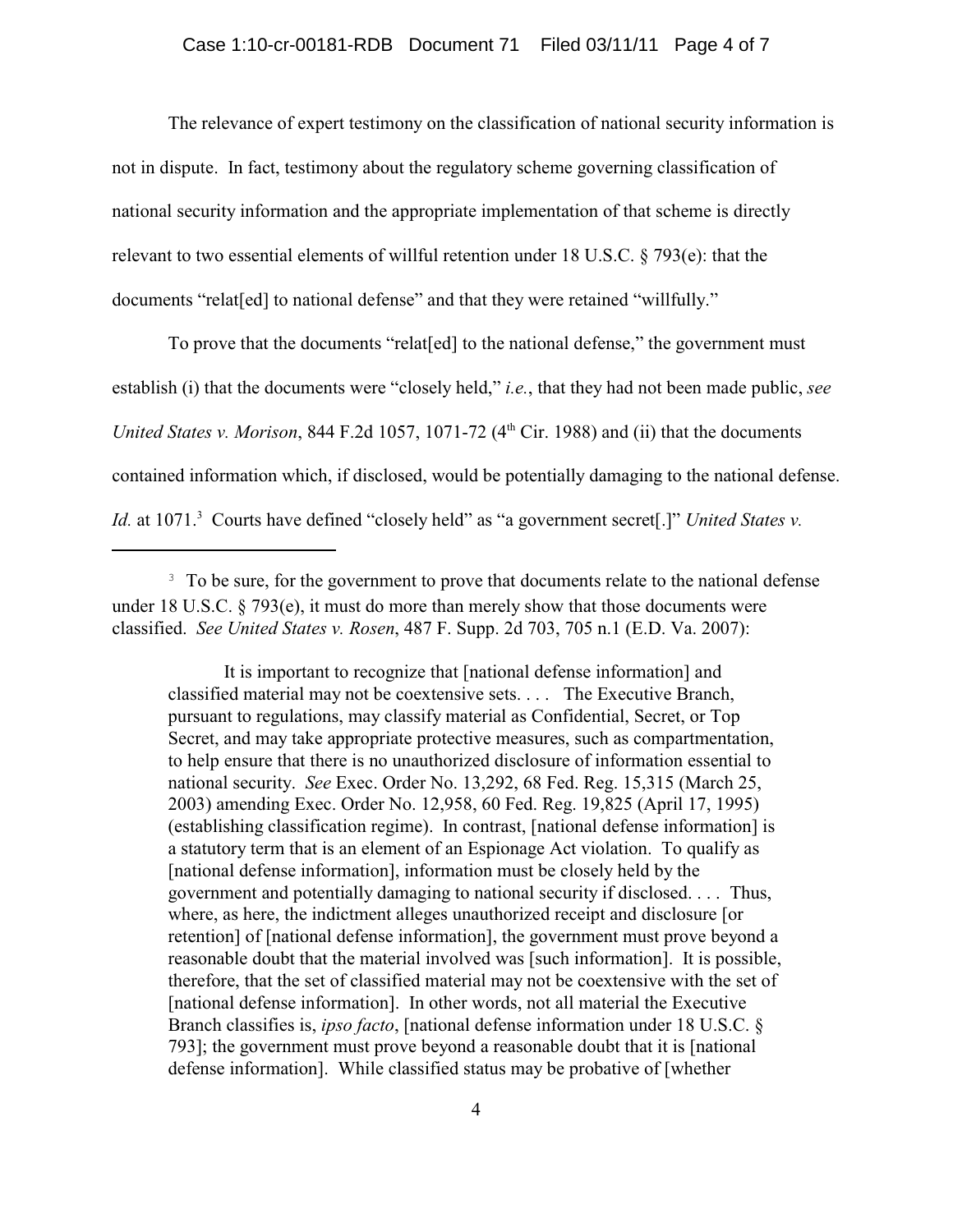*Rosen*, 445 F. Supp.2d 602, 622 (E.D. Va. 2006).

To prove that Mr. Drake "willfully" retained the documents, the government must establish that he retained the documents listed in the Indictment with the *mens rea* required under the statute. That requires proof (1) that Mr. Drake knew information in the documents was closely held, and that such information, if disclosed, could potentially harm the United States, and (2) that he retained and possessed those documents with a bad purpose to disregard the law. *See Morison*, 844 F.2d at 1071.<sup>4</sup>

The defendant's anticipated expert testimony directly relates to those elements. Specifically, the testimony will address whether the documents relate to the national defense, whether they were closely held, whether the information contained in them, if disclosed, would be potentially damaging to national security, and whether, based on the information in the documents, Mr. Drake could have acted with the knowledge that his conduct was in violation of 18 U.S.C. § 793(e).

## **III. The Cases Cited by the Government are Inapposite Here.**

The government cites several cases in its motion *in limine*, none of which are applicable to the issues raised by the defense's proposed expert testimony. For example, in making its argument, the government relies on the Supreme Court's decision in *Dennis v. United States*, 384 U.S. 855 (1966). *See* Gov't Mot. at 2-3. There, the defendants were indicted for conspiracy to

information relates to the national defense under § 793], it is not conclusive.

(Citations omitted).

<sup>&</sup>lt;sup>4</sup> The defendant has extensively briefed the elements of a violation of 18 U.S.C. § 793(e) in other recent filings, and for the sake of judicial economy, he will not reiterate them here.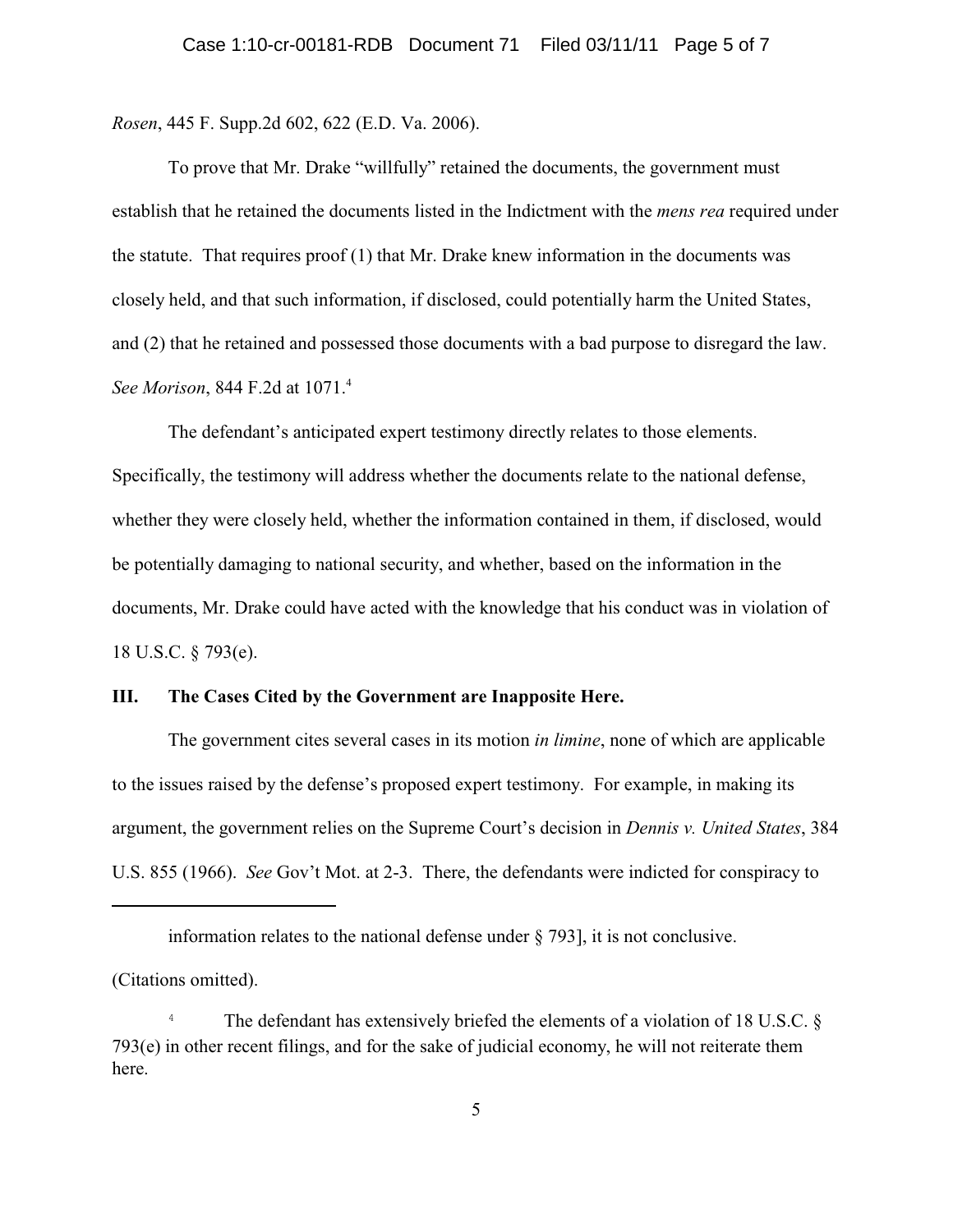## Case 1:10-cr-00181-RDB Document 71 Filed 03/11/11 Page 6 of 7

violate § 9(h) of the National Labor Relations Act. The Court found that it was no defense to that charge to argue "that the statutory scheme sought to be evaded is somehow defective." *Id*. at 866.

Similarly, in *United States v. Stewart*, 590 F.3d 93 (2nd Cir. 2009), a defense attorney was convicted of acting in support of a conspiracy to murder persons in a foreign country based in part on her violation of Bureau of Prisons administrative procedures that restricted her ability to communicate with persons outside the prison in which her client was incarcerated. As part of her defense, the attorney sought to challenge the validity of the procedures she was alleged to have violated. The court refused to allow her to do so, and the appellate court affirmed that decision, finding that the attorney's strategy of collaterally attacking the validity of the administrative procedures was impermissible. *See id*. at 111-12.

Unlike the defendants in these cases, Mr. Drake does not claim that, at trial, he can argue to the jury that he must not be convicted under 18 U.S.C. § 793(e) because either the statute or the administrative procedures he is alleged to have violated are unconstitutional, illegal, or otherwise invalid.<sup>5</sup> Rather, the defense seeks to admit evidence and testimony relating to the

<sup>&</sup>lt;sup>5</sup> Other cases cited by the government, *see* Gov't Motion at 4, 6, are equally inapplicable here. *See United States v. Bryson*, 396 U.S. 64, 68-69 (1969) (defendant convicted for making false statements under 18 U.S.C. § 1001 in affidavit filed pursuant to § 9(h) of NLRA; upholding conviction as valid, because no element under § 1001 depended on constitutionality of § 9(h)); *United States v. Knox*, 396 U.S. 77, 79 (1969) ("[O]ne who furnishes false information to the Government in feigned compliance with a statutory requirement cannot defend against prosecution for his fraud by challenging the validity of the requirement itself."); *Carpenter v. United States*, 484 U.S. 19, 27-28 (1987) (finding that defendant's violation of workplace rules amounted to activity proscribed by mail fraud statute; conspiracy to trade on employer's confidential information was not outside reach of mail and wire fraud statutes "provided the other elements of the offenses are satisfied"). In this case, Mr. Drake does seek to challenge at trial the validity of either the statute or the NSA procedures he is alleged to have violated.